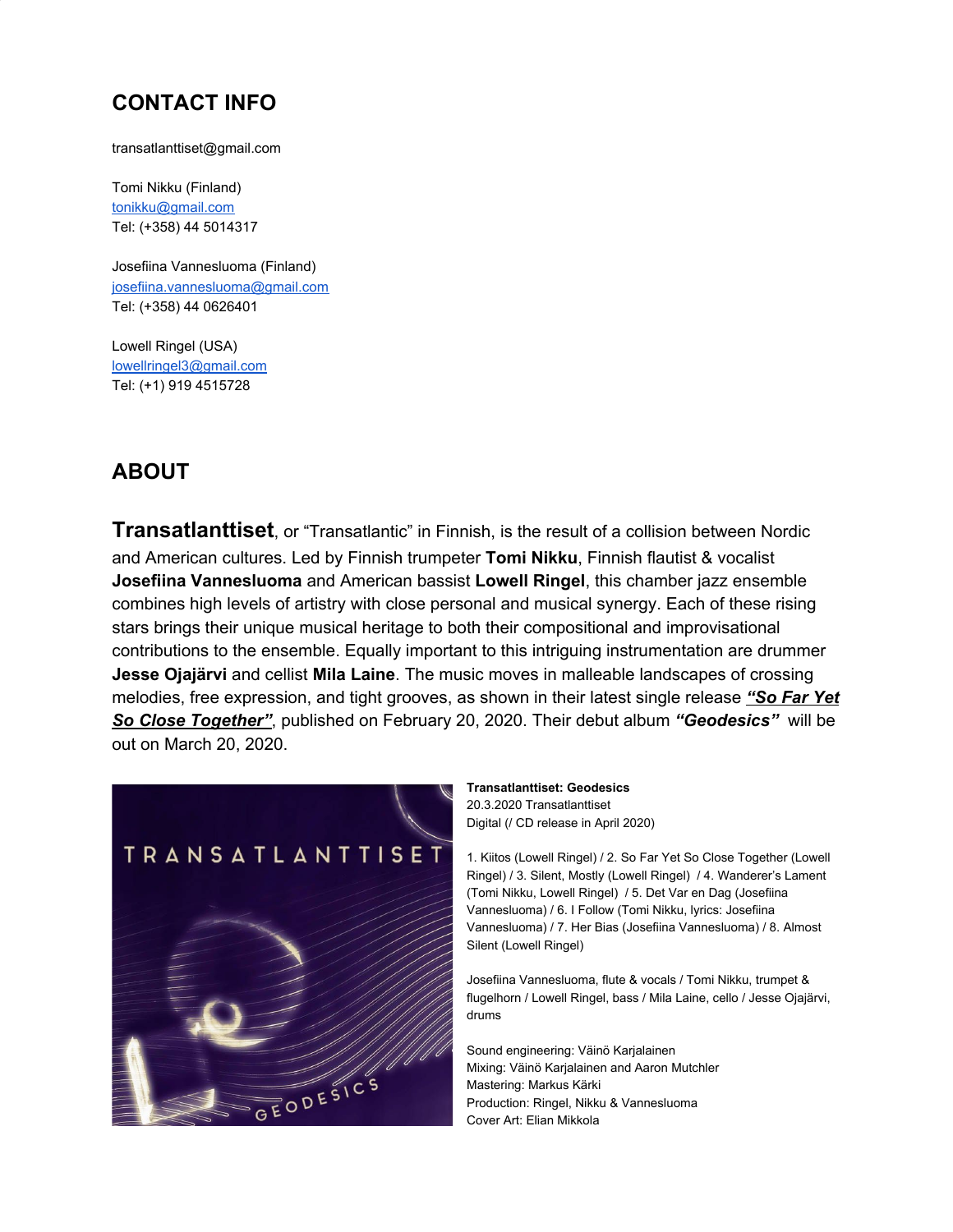### **BIOS**

**Tomi Nikku** (b. 1991) is an Imatra-born trumpet and flugelhorn player who brings his warm and delicate tone to Transatlanttiset's upper register. His swinging and impressionistic sounds are also heard on various innovative Finnish jazz groups as Alder Ego, Maxxxtet, Bowman Trio and the Sointi Jazz Orchestra big band. Nikku is a Jazz Major graduate of the prestigious Sibelius Academy in Helsinki. On *Geodesics* you can hear Nikku's writing on *"Wanderer's Lament",* a piece co-written by Nikku and Ringel, and *"I Follow". "Wanderer's Lament"* introduces an adventurous vibe offering a lot of space for the musicians to improvise on and roam together, while "*I Follow"* combines more traditional jazz forms and harmony with Nikku's unique melodic vocabulary. *[www.tominikku.com](http://www.tominikku.com/)*

**Josefiina Vannesluoma** (b. 1990) is a Helsinki-based flautist and vocalist who thrives with her clear and supple upper register. The first of her two featured compositions, titled *"That one day"* in Swedish - *"Det Var En Dag'',* adds Scandinavian jive on the album, while *'Her Bias'* bursts into a percussion rave after a scolding spoken intro and a fiery theme. Vannesluoma's vocals can be heard on the sole lyric track "I Follow" as well as an eerie undercurrent on *"Silent, Mostly"* and its incendiary version *"Almost Silent"*. Currently Vannesluoma is nominated for the 2020 Teosto Prize (Finnish Composers' Copyright Society Prize) with her vocal ensemble Signe's latest release, 'To Sappho'. *[www.josefiinavannesluoma.com](http://www.josefiinavannesluoma.com/)*

**Lowell Ringel** (b. 1994) is an American bassist based primarily out of Miami, Florida. His melodic and fluid approach to the bass has established him as an in-demand sideman in a wide variety of musical styles, from latin jazz to contemporary improvised music. Recent accolades as a sideman include playing bass on trumpeter Brian Lynch's multi-Grammy award winning album, "The Omni-American Song Book." Ringel's four compositions for this group focus on the juxtaposition of texture and melody, examining the preconceived boundaries that separate jazz from classical and folk music with shades of Debussy and Charlie Haden. *"Almost Silent"* and "*Silent, Mostly'' explore* opposite sides of this Hadenesque folk-jazz landscape. The album's opening track *"Kiitos"* greets listeners with its warm textures and haunting melodies, while "*So Far Yet So Close Together*" is an energetic homage to South Florida and its rhythmic palette.

*<http://www.lowellringel.com/>*

**Jesse Ojajärvi** (b. 1991) is a known as a dramatic percussionist and highly inventive improviser. He is seen among various contemporary jazz groups, such as Selma Juudit Alessandra, Laura Annika Quartet and Harri Kuusiluoma Koutus, as well as in more performative theater work, like "Lemminkäinen" play at the Finnish National Theater in 2018. Currently he is studying to become a professional dancer.

**Mila Laine** (b. 1987) is a cellist, whose skills spread from contemporary jazz to Arabic and pop music. She is also praised for her composition work and multi-instrumentalism in the Finnish National Theater pieces "Juliet & Romeo" in 2018 and in The "Tragedy of King Richard III" in 2016.